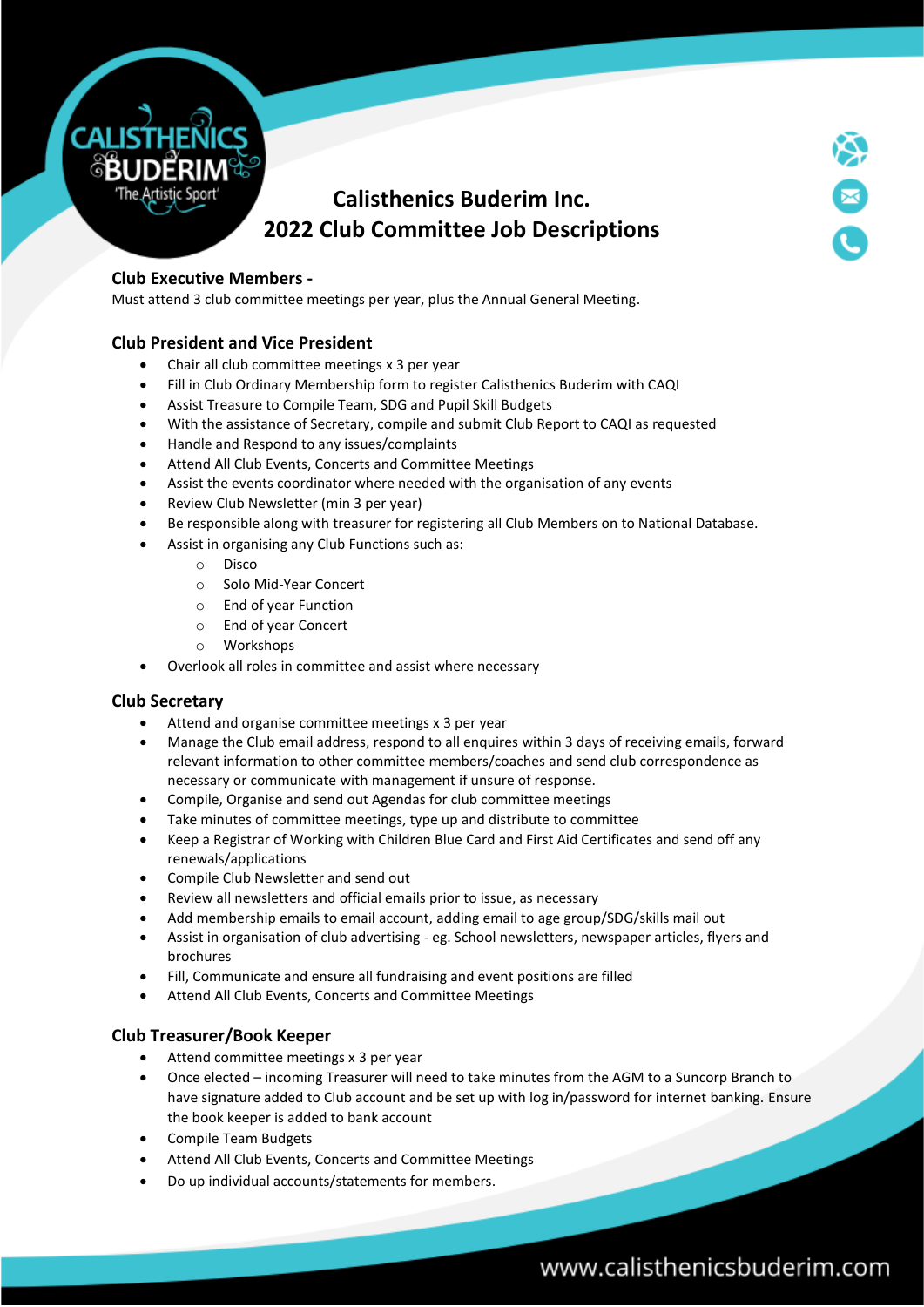



- Monitor bank statement and credit payments to members individual accounts.
- Email statements out to members.
- Chase up unpaid fees.
- Arrange cash floats when/where necessary eg fundraising BBQs, Concerts etc.
- Transfer payments to CAQI as necessary for coaching, cadet, club membership and other expenses.
- Pay all other invoices as necessary.
- Bank any cash as necessary (fees/fundraising etc).
- Organise any reimbursements to Coaches, Team Managers etc as necessary within 2 weeks of receiving receipts.
- Compile months reconciliations.
- Do up books for Accountant/Auditor as soon as possible after  $31<sup>st</sup>$  Dec each year to have back for AGM.
- Book and pay for Coaches accommodation to away Competitions (team comps only).
- Will need to apply through CAQI/ACF Registrar for LOG IN and PASSWORD for ACF National Database.
- Be responsible along with president for registering all Club Members on to National Database.
- Be responsible for deregistering any members as necessary.
- May need to purchase incidentals.
- Communicate to book keeper regularly to ensure all information is up to date.

## **Coaching Coordinator (Must be Level 1 Coach)**

- Attend committee meetings x 3 per year
- Submit all Coaching & Cadet registration to CAQI Coaching Coordinator
- Submit all Cadet and Level 1 (and 2) Coaching Course Applications
- Organise Coaches to be Monitored/Assessed with the CAQI Coaching Coordinator
- Arrange Club Coaches Meetings At least 4 per year
- Fill in Duty Roster for Competitions
- Ensure Coaches Attend CAQI Meetings and Confirm Dates and Locations
- Prepare and Send SDG Application Forms to Club Members
- Prepare and Send Coaching, Cadet and Demonstrator Application Forms and Compile for Coaches Meeting
- Organise SDG and Team Training Days/Times with Coaches, Coaches to Distribute SDG Information
- Provide link of SDG Entries to Coaches for Distribution to Competitors
- Enter all team competitions in MyStage
- Confirm DLPs being used in each age group, this is an additional cost and will come from your age groups budget
- Ensure Coaches Submit Music, Lighting and DLP sheets prior to Due Date
- Confirm Light Plotting Times with Coaches
- Organise Filming for SDG and Team Competitions
- Prepare and Send Calisthenics Skills Application Forms
- Organise Calisthenics Skills Training Days/Times
- Organise Coaching Team for Calisthenics Skills Training
- Advise Calisthenics Skills Exams Results
- Organise First Aid Kits for Team Coaches
- Collate coaching applications for 2023 and present to committee for voting and then communicate coaching application outcomes for 2023 to all relevant parties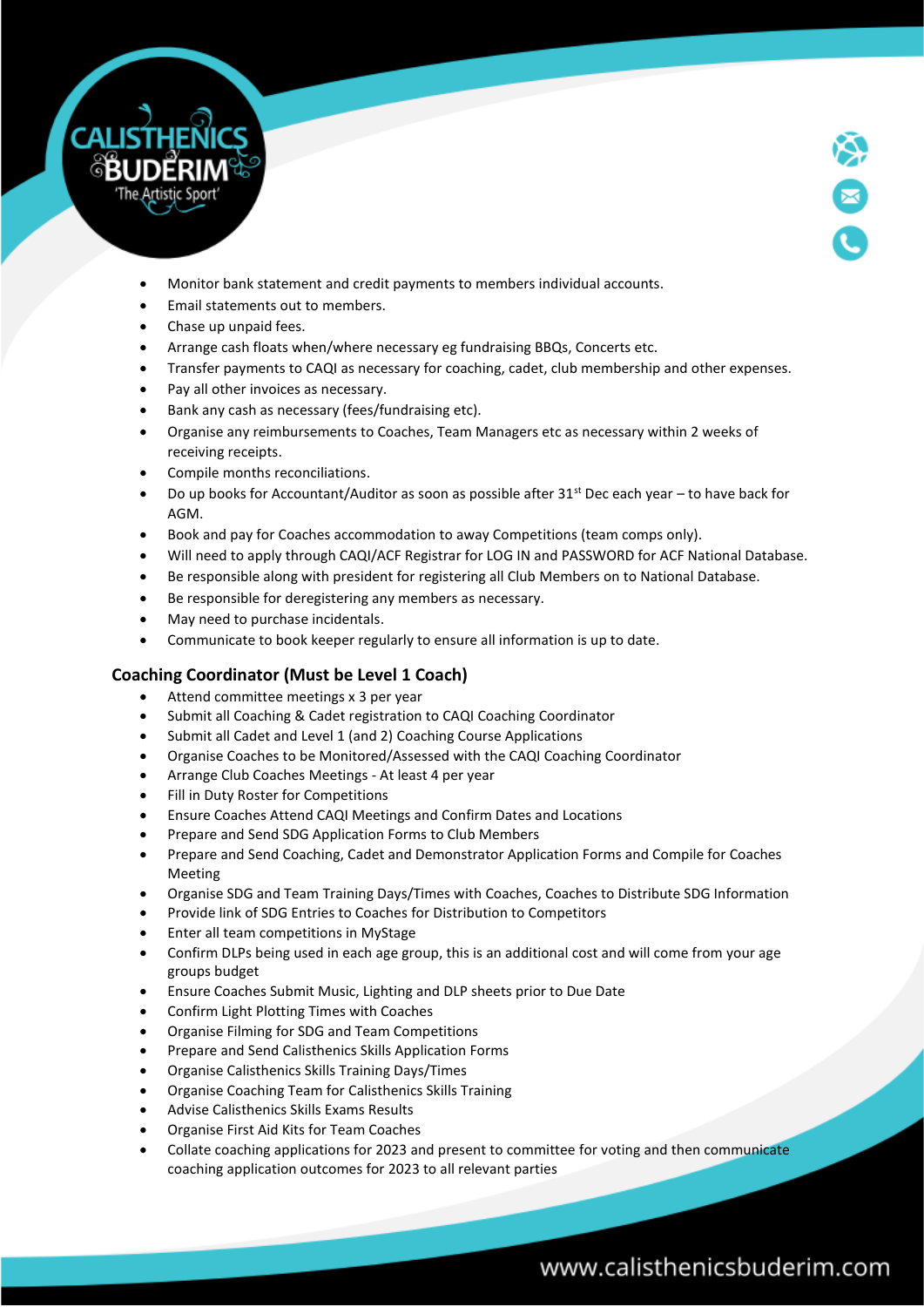

- Ensure coaches are spending Budgets, including Costume and Prop budgets
- Handle Coaching Complaints and Issues (Coaches Only)

### **Club Ordinary Members -**

Must attend 2 club committee meetings per year, plus the Annual General Meeting.

## **Fundraising, Graphic Designer and Social Media**

- Attend 2 club committee meetings per year
- Source and apply for grants where eligible
- Compile letters regarding: Sponsorships & Donations
- Arrange/organise 4 Club fundraisers per year: Examples may include;
	- o Chocolate Frog drive
	- o BBQ's at IGA/
	- o Raffles
	- o Trivia Night
	- o Wine Drive
	- o Meat tray raffles
- Design all banners, brochures and programs for concerts, events and social media
- Design program for CAQI State Championships (SDG and State)
- Design invitations for age groups, when requested from coach
- Assist Rep Team coaches in the coordination of any Club Promotion/Appearances
- Assist in organising any Club Functions such as:
	- o Disco
	- o Solo Mid-Year Concert
	- o End of year Function
	- o End of year Concert
	- o Workshops
- Discuss with coaches organising Team Bonding Activities throughout the year
- Concert duties may include:
	- o Check venue booking (liaise with treasurer and secretary)
	- o Assist coaching coordinator with running sheet
	- o Compile and prepare online Concert Program and MC running sheet
	- o Organise free tickets for prospective members (liase with Secretary)
	- o Organise raffle
	- o Organise volunteers for duties
- Post information on social media regarding workshops, classes, achievements
- Try to post a range of age groups (avoid posting about the same age group twice in a row) post a minimum of 2 posts a week to keep engagement up
- Post relevant and engaging posts, when posts aren't engaged with our name in google search goes down, so ensure what is being posted gets comments, likes and shares
- Simple designs through canva Text: Norwester, Allira and Brittany
- Banners, brochures, programs etc. liase with Graphic Designer